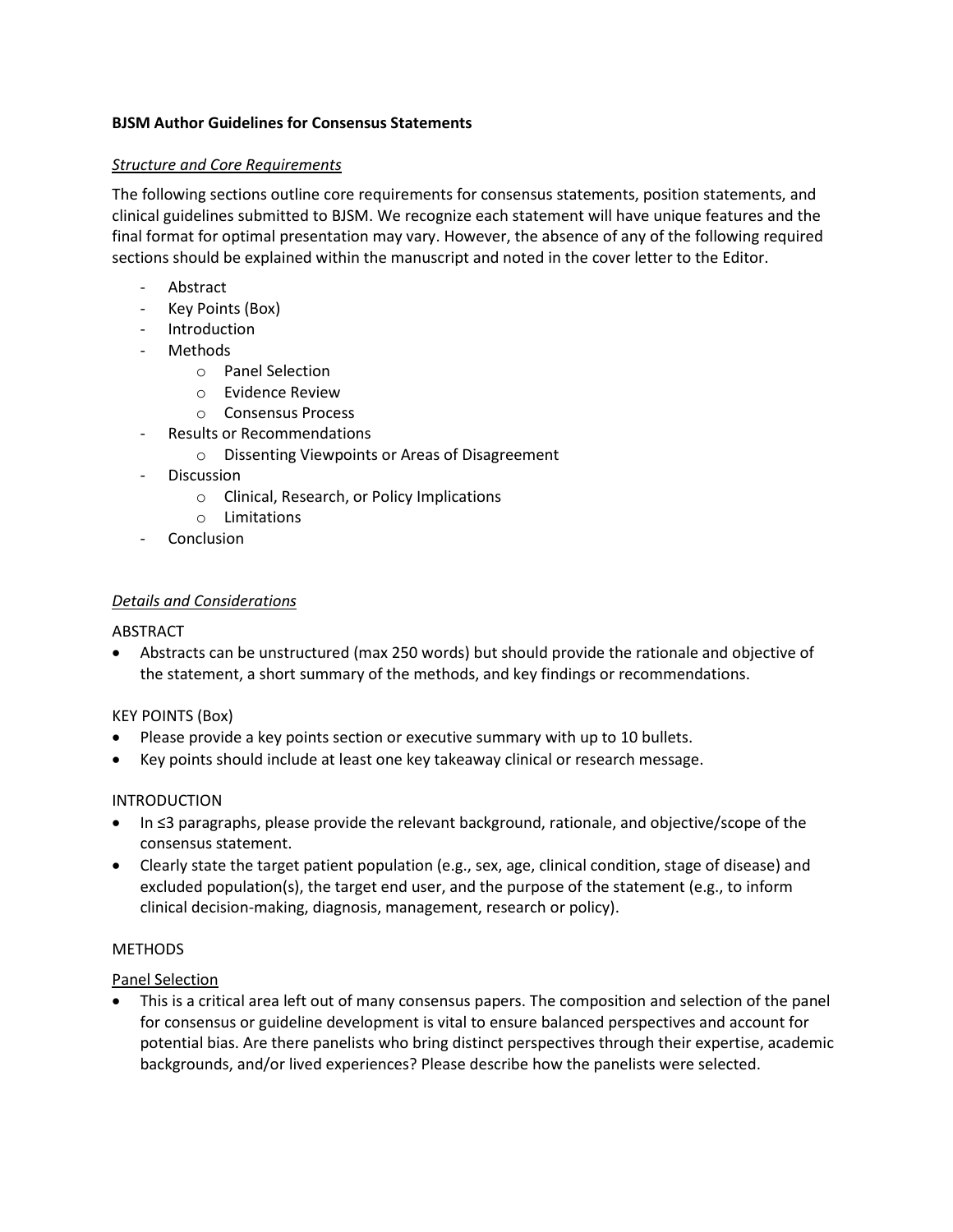- Does the consensus panel involve members from equity-deserving groups including but not limited to women, Black, Indigenous, people of colour, people with disabilities, and LGBTQIA+? If there is not adequate diversity, please explain why not.
- Are there representatives from different medical specialties and/or organizations? Do the panelists have different levels of practice/research experience and viewpoints? (Imagine, for instance, the potential bias of a consensus statement evaluating the role of a screening tool where all members of the panel support use of that tool and none oppose it. Or consider a consensus panel evaluating best management for a sports injury, but the entire panel is made up of only one SEM discipline, e.g., surgeons, physiotherapists, or physicians).
- Are athletes, patients or other stakeholders included in the consensus process? How are patients and the public engaged, and did they have equal voting rights?
- If a steering committee was involved in the recruitment and selection of the panel, please note if the steering committee acted as experts on the panel or were impartial to the process.

# Evidence Review

- What were the methods for the evidence review and synthesis? Report the search strategy and search terms as well as the criteria used to select evidence. If an evidence review was not performed, please justify why.
- Was the evidence review used to formulate recommendations or provide context to panel members when developing the consensus? How was the panel provided the evidence synthesis and was there time and a process to comment?
- Was the quality, risk of bias, or level of evidence of the studies evaluated? How were the risk of bias tools selected?
- Was a specific reporting guideline followed? Please consider:
	- o CREDES (for Delphi methods)
	- o AGREE II (for clinical guidelines)

# Consensus Process

- Please describe the process to reach consensus. Was a specific consensus process selected (such as the Delphi method or RAND-UCLA approach) and did you deviate from the expected methodology? If deviations from the agreed methods were made, please describe and justify why.
- Were the criteria for achieving consensus set *a priori*? What percentage agreement was used to define consensus and why?
- Was the voting anonymous? If not, how were power imbalances within the panel accounted for to ensure all voices had an equal and uninhibited vote?
- Did the panel meet (in-person and/or virtually) and is a summary of the discussion or key controversies presented?
- Was consensus unanimous? If not, how are the dissenting opinion or areas of disagreement recognized in the statement? Where evidence is inconclusive and consensus not unanimous, are divergent opinions presented so readers can make up their own mind? Please consider a short section in the Results to present the "Dissenting Viewpoint" or "Areas of Disagreement" if appropriate.

### RESULTS or RECOMMENDATIONS

- This is the main substance of the paper.
- Please report the number of participants, and the stakeholder groups involved at each stage of the consensus process.